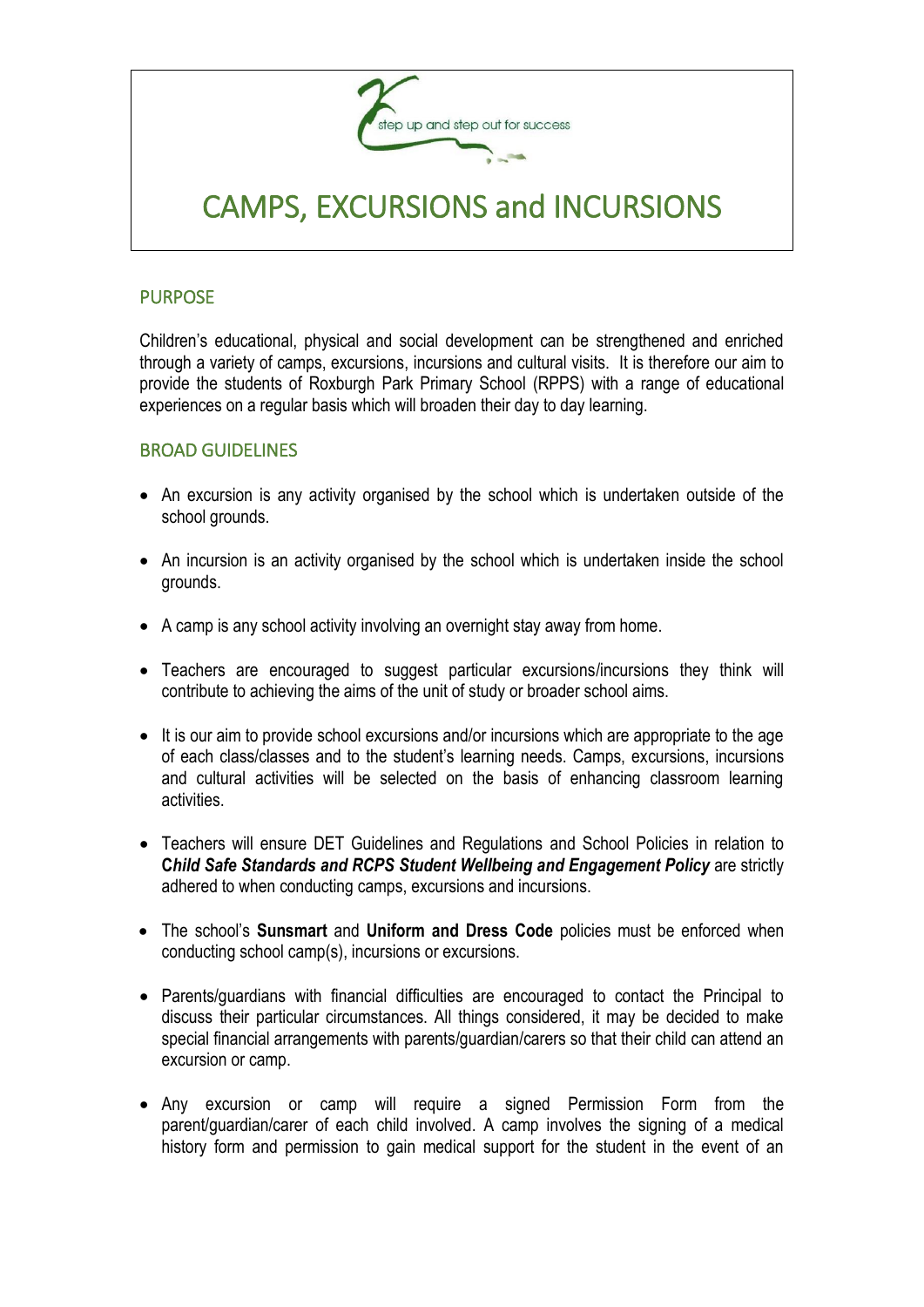illness. It also requires the signing of a behaviour agreement by parent/guardian/carer and student.

- Where appropriate, parents/guardians/carers may be invited to participate in school excursions. The Principal will make the final decision on who attends the excursion. Any grievances with this process will be handled by the Principal and teacher in charge of the excursion. A Working with Children check (WWC) is required by all parents accompanying students on a school camp or excursion.
- In special circumstances teachers may recommend to the Principal the exclusion of any child or relative from a particular excursion

### Implementation

#### *Incursion, Excursion & Camp Procedure:*

- All incursions/excursions/camps must be approved by the Assistant Principal Teaching and learning, in conjunction with the school council. In doing so, the Assistant Principal - Teaching and learning, will determine a schedule of incursions/excursions/camps for the school year, and will ensure that all incursions/excursions/camps are maintained at a reasonable and affordable cost, and comply with all DET procedures and regulations. The approval for excursions is sought at a scheduled meeting at least six weeks prior to the departure date. The approval for camps will be sought the year prior to school camp ensuring there enough time for school council approval. Information to be presented will include: -
	- The educational aims and objectives of the excursion.
	- The names of all teachers/adults attending.
	- Travel arrangements and costs.
	- Venue details and an itinerary of events.
	- Procedures followed to ensure the safety of the students.
- Each year level may have a maximum of one excursion per term and at a reasonable cost. Excursions are to be appropriate for the age and experience of students involved. Excursions must have clear links to the curriculum and have appropriate educational outcomes.
- All camps will be budgeted for at the beginning of the year with detailed and accurate costing presented to the Assistant Principal - Teaching and learning. Parents/guardians will be notified of the exact costs and other relevant details of individual camps as soon as practicable.
- Teams that wish to subsidise an excursion may only do so once per year provided that they have finances available. Principal approval is required to subsidise an excursion.
- The excursion may not be approved if another major event occurs in the same term as the excursion for a particular year level, for example:

Grade Prep, 1, 2, 3 & 4 – Swimming Grade 3 & 4 – Bike Education Grade 5 & 6 – Camp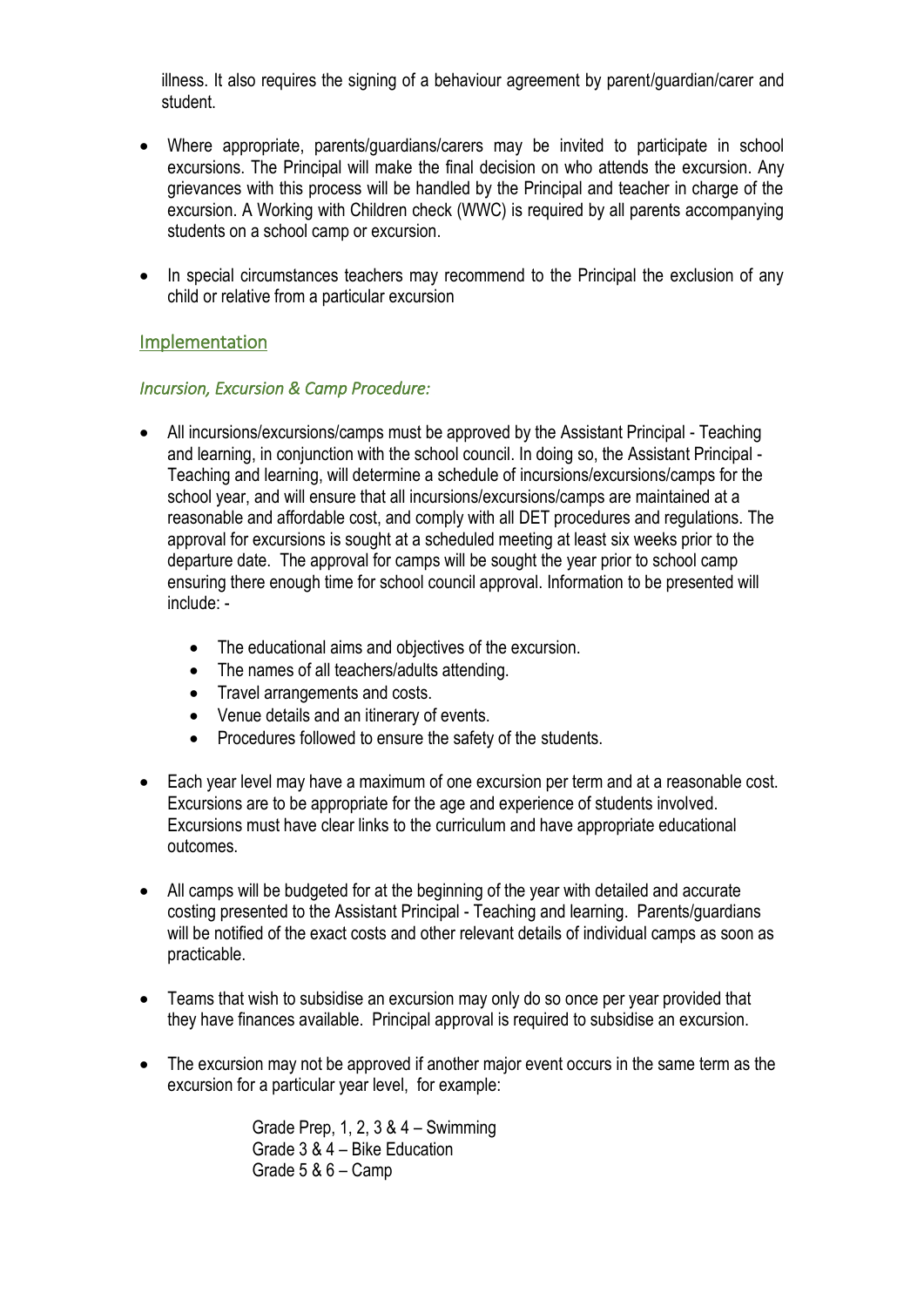- All families will be given sufficient time to make payments for excursions. Parents/guardians/carers will be sent a notice before the excursion date reminding them of the need to finalise payment. Children whose payments have not been finalised at least two school days before the departure date will not be allowed to attend unless alternative payment arrangements have been organised with the Principal.
- Prior to any child attending an excursion or camp, parents/guardians/carers must have provided to the school a signed permission form and must have paid the costs involved.
- Office/Administration staff will be responsible for managing and monitoring the payments made by parents and will provide classroom teachers with detailed records on a regular basis.
- Each incursion/excursion will be coordinated by a designated Teacher.
- The designated Teacher in Charge of each excursion will ensure that all excursions, transport arrangements and excursion activities comply with DET guidelines.
- Classroom teachers will be given the first option to attend excursions.
- The school will provide a mobile phone and a first-aid kit for all excursions/camps and where ever possible, a staff car will be taken to the camp. .
- Copies of completed and signed permission forms must be carried by excursion staff at all times and a copy left at the office.
- Only children who have displayed sensible, reliable behaviour at school will be invited to participate in school excursions/camps. Parents/guardians/carers will be notified if a child is in danger of losing their invitation to participate in an excursion/camp due to poor behaviour at school. The decision to exclude a student will be made by the Principal, in consultation with the classroom teacher.
- Only one excursion will be approved on a designated day across the school.
- Parents/guardians/carers may be asked to collect their child from the camp, if any student whose behaviour, whilst on camp, is deemed to place themselves or others at risk.
- A staff member attending the camp who is qualified in First Aid will be assigned as the Medical Officer. This person will be responsible for dispensing any necessary medication. Such medication must be accompanied by written instructions regarding administering the medication and handed to the staff member in charge prior to leaving for camp.
- All staff, parents and volunteers attending the camp or excursion will hold a current Working with Children check (WWC) and provide the school with a copy.
- All external providers running incursions must adhere to Riddells Creek Primary School external providers policy and visitors policy.
- Where ever possible, camps will cater for individuals with different needs.